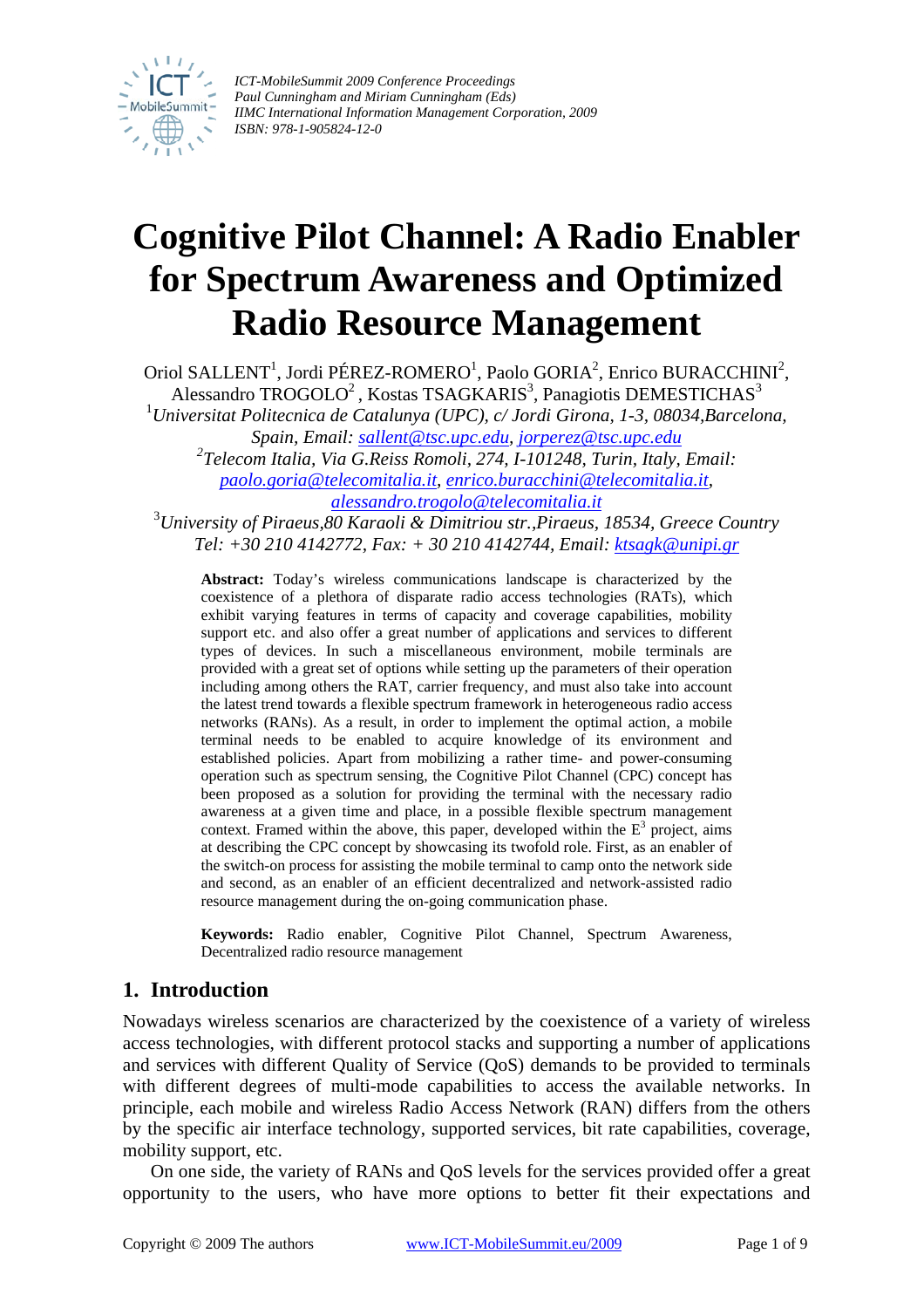constraints. On the other side, the heterogeneous characteristics offered by these networks make it possible to exploit the trunking gain resulting from the joint consideration of all the networks as a whole. As a result, the additional dimensions introduced by the multiplicity of available Radio Access Technologies (RATs) provide further flexibility in the way that radio resources can be managed and, consequently, overall improvements may follow with respect to the performances of the stand-alone systems. This challenge calls for the introduction of new Radio Resource Management (RRM) algorithms operating from a joint perspective that consider the overall amount of resources offered by the available RANs.

In this heterogeneous wireless networks context, the trend towards more flexible spectrum management mechanisms is being investigated. Spectrum refarming, which allows a specified frequency band becoming available for a different kind of usage or technology (e.g. refarming of GSM spectrum for UMTS/HSxPA), can be seen as the simplest use case for flexible spectrum management. Spectrum sharing between smart radio technologies, by e.g. allowing unlicensed radios to operate in the TV broadcast bands if no harmful interference is caused to incumbent services, is a more advanced form of flexible spectrum management.

Considering a flexible spectrum management framework in heterogeneous RANs scenarios, spectrum awareness arises as a basic challenge, where a number of transceivers with flexible time-varying assignment of operating frequency and/or RAT are deployed. Spectrum awareness from the mobile's perspective refers to the mechanisms allowing the terminal to be aware of the communication means available at a given time and place. In this respect, in order to get knowledge of its radio environment, the mobile terminal may sense some parts of the spectrum, but this may result in a very time- and power-consuming operation if the spectrum bands to be sensed are too large. As an alternative, following a similar approach to the Spectrum Information Channel in [\[1\]](#page-7-0) and the Common Spectrum Coordination Channel (CSCC) in [\[2\],](#page-7-1) the Cognitive Pilot Channel (CPC) concept was conceived as a solution for conveying the necessary information from the network side to let the terminal know e.g. the available frequency bands, RATs, operators, etc. at a given time and place [\[3\]](#page-7-2)[\[4\]](#page-7-3)[\[5\].](#page-8-0) The concept of the CPC is related to a specific [ph](#page-8-1)ase of the cognition cycle [\[6\],](#page-8-1) consisting in observing the environment.

Traditionally, radio resource management has been mainly centralized, based on the presumption that a central network node may have a more complete picture of the radio access status than a particular node, so that decisions can be made with more inputs. However, a centralized implementation could have some drawbacks in terms of increased signalling load or transfer delay of the radio resource management algorithm's inputs to the central node. This prevents an efficient implementation of short-term functions such as packet scheduling and explains why wireless cellular technology evolution (e.g. HSDPA) exhibits the trend towards implementing such functions on the radio access network edge nodes (e.g. base stations). Beyond that, a trend towards decentralized radio resource management functions in the mobile devices is currently under investigation. This approach has been claimed to be inefficient in the past because of the limited information available at the mobile device side. Nevertheless, this could be overcome if the network would be able to provide guidelines and policies to the mobile device driving its actions, while still keeping the control of the whole operation. In this way, while a mobile-assisted centralized decision making process requires the inputs from many mobile devices to a single node, the network-assisted decentralized decision making process requires the input from a single node to the mobile devices, which could be more efficient from a signalling point of view. The CPC could, therefore, enable such a network-assisted decentralized radio resource management.

This paper presents results obtained in the framework of the  $E^3$  (End-to-End Efficiency) project, and intends to develop the CPC concept in two different and complementary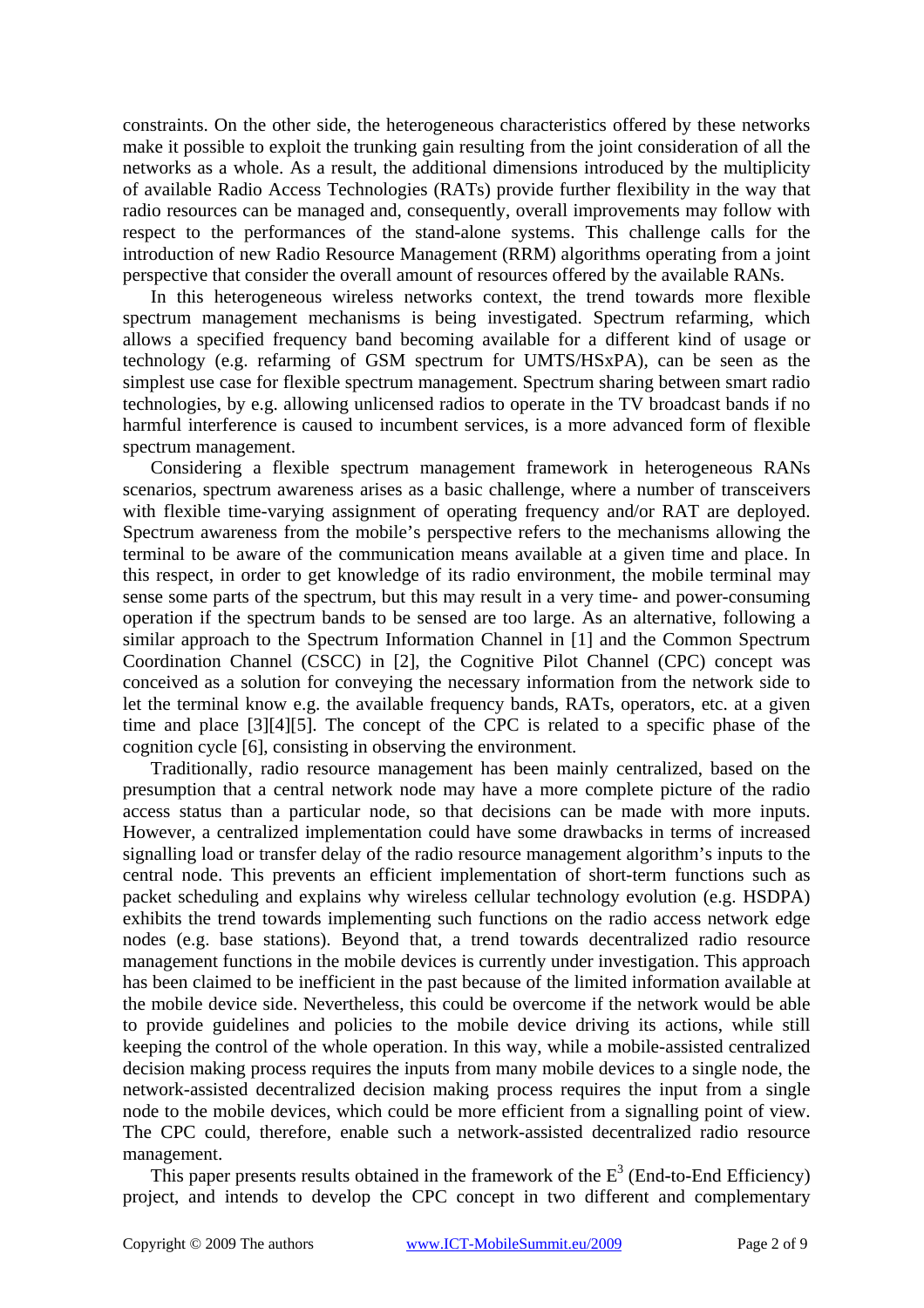missions. Firstly, as an enabler of the switch-on process that allows the mobile terminal to get in touch with the network side. Secondly, as an enabler of an efficient decentralized management along the on-going communication phase. Accordingly, the rest of the paper is organized as follows. Section 2 describes the vision of a CPC as an enabler for the switchon process. The role of CPC in facilitating the radio resource management process, both after camping on and while in operation, is described in Section 3. Finally conclusions are summarized in Section 4.

# **2. CPC as enabler for switch-on**

Let us consider the illustrative scenario depicted in [Figure 1,](#page-2-0) where a number of transmitters, with possibly time-varying assignment of RATs and operating frequencies, are deployed. Furthermore, in its more general view, a stand-alone CPC transmitter separated from the rest of transmitters in the scenario is deployed. The CPC transmitter, which is physically realized on a given RAT, operating frequency and associated bandwidth, is in charge to convey spectrum awareness information related to its coverage area.

<span id="page-2-0"></span>

*Figure 1: Illustrative scenario.* 

## *2.1 – CPC design and deployment*

The different aspects to be considered when moving from CPC concept to implementation, regarding the radio part, can be identified as:

- CPC physical and link layer specification. This includes e.g. the definition of the appropriate RAT to carry CPC information, either a new one or the adaptation of a legacy one, the required bandwidth to transmit the information to be conveyed and considerations on the operating frequency.
- CPC deployment. This includes the definition of the number of CPC transceivers (TRx) with their corresponding configuration (e.g. power levels, etc.) necessary to provide the CPC information to the mobile terminals on a certain geographical region.

It is worth noting that, although business model considerations are out of the scope of this paper, the perspective provided here is generic enough to be applied to different business models regarding the CPC operation and exploitation (e.g. CPC can be deployed by a CPC-operator with its own deployed infrastructure to convey information from different access providers; CPC can be operated by a legacy cellular operator who exploits already existing sites to convey information for an association of operators; etc.).

As for the RAT used for CPC, in the switch-on context the CPC information needs to be conveyed using a CPC-specific radio access technology, in principle separate from that used for user data transmission. This approach is commonly named "Out-band CPC" (see [Figure 2\)](#page-3-0), opposing to the "In-band CPC", where the CPC information is conveyed using logical channels of the same radio access technologies that are used for the user data transmission, and that is more suitable for optimized Radio Resource Management operations (see section [3\)](#page-6-0).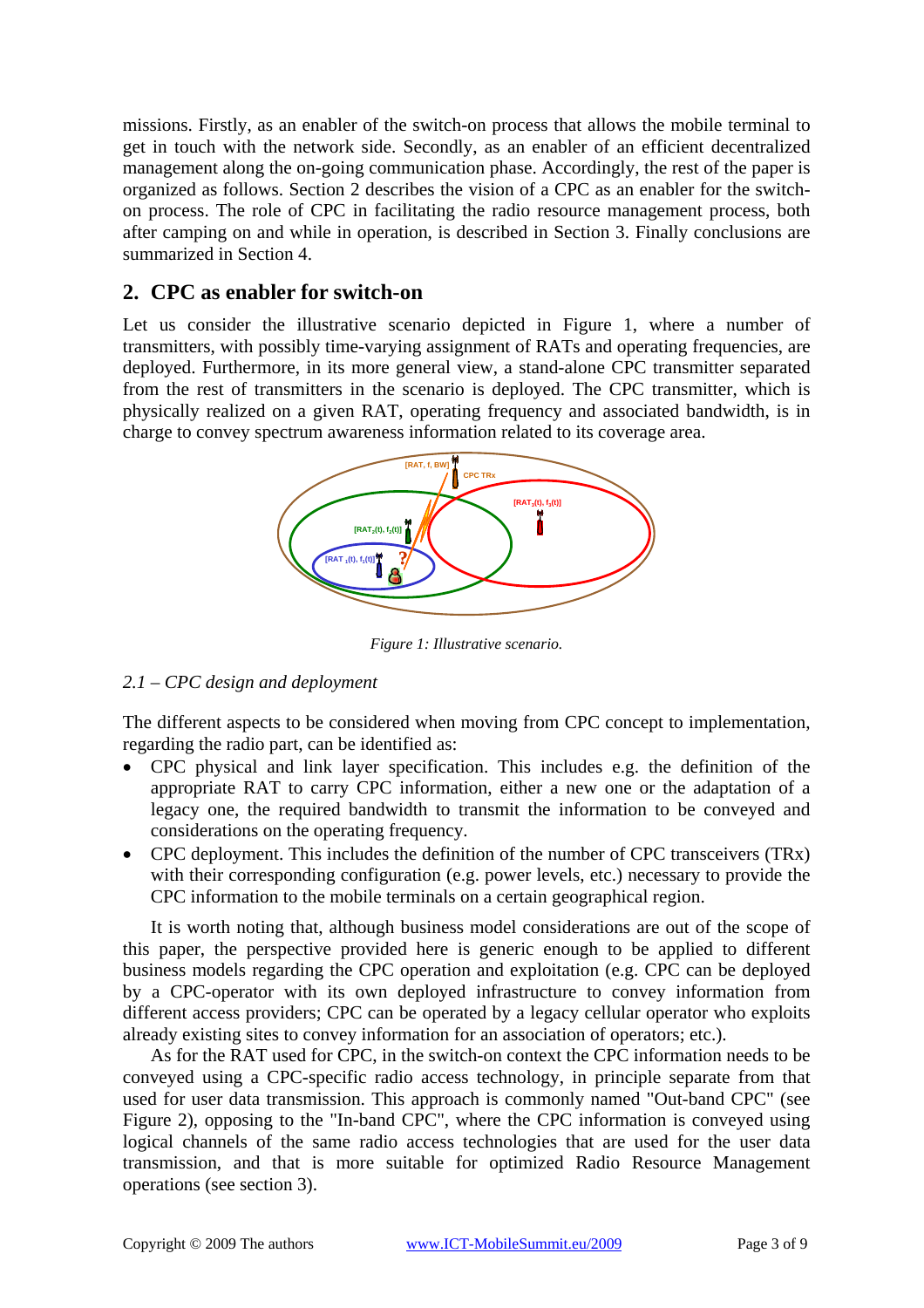<span id="page-3-0"></span>

*Figure 2: "Out-Band CPC" approach*

As for the CPC operating frequency, a number of alternatives can be envisaged. Some possibilities are:

- It is fixed and harmonized at global/regional basis, consortium of access providers basis or only at internal level within a given access provider domain.
- It is neither harmonized nor fixed (i.e. CPC operating frequency may change). Note that in this case the CPC does not support the switch on use case (i.e. switch on relies on scanning).

As for the information delivery mode, two main options are identified [\[5\]:](#page-8-0)

- Broadcast CPC. This strategy only uses a downlink broadcast channel, where the information is periodically and continuously transmitted.
- On-demand CPC. In this case, the information is transmitted only when needed and requested by a terminal. Therefore, the on-demand CPC requires both the uplink and downlink components.

As for the information to be conveyed by the CPC, the amount of information will depend on the complexity of the scenario (on the basis of the deployment of available RATs in the considered area) within the CPC transmitter coverage range. As a consequence of the way to convey the information, the required bandwidth could be determined.

At this stage, it is worth remarking that knowing the position of the mobile terminal is not a strict requirement for the CPC operation but a capability that enables higher efficiency in gaining spectrum awareness:

- In the event that positioning is not available, as long as the mobile terminal is able to detect (for the Broadcast CPC delivery mode) or contact (for the On-demand CPC delivery mode) the CPC transceiver, the information about the different regions in that area are available.
- In the event that positioning is available, a subset of the information of RATs and frequencies at the actual position could be identified. The mobile terminal could then try to connect using that information.

For both cases above, in the worst case the mobile terminal has to make a scanning over the possibilities indicated by CPC to find out what RATs and frequencies are available at its actual position.

#### *2.2 – A feasible CPC solution*

In the following, a possible Out-band CPC solution is presented, facing the different aspects related to the implementation of the CPC for the switch-on case.

As for the RAT to be used, the solution assumes to re-use the already existing RATs, considering the GSM system as bearer. The approach is based on the following points, taking into account the architecture and main feature of GSM system: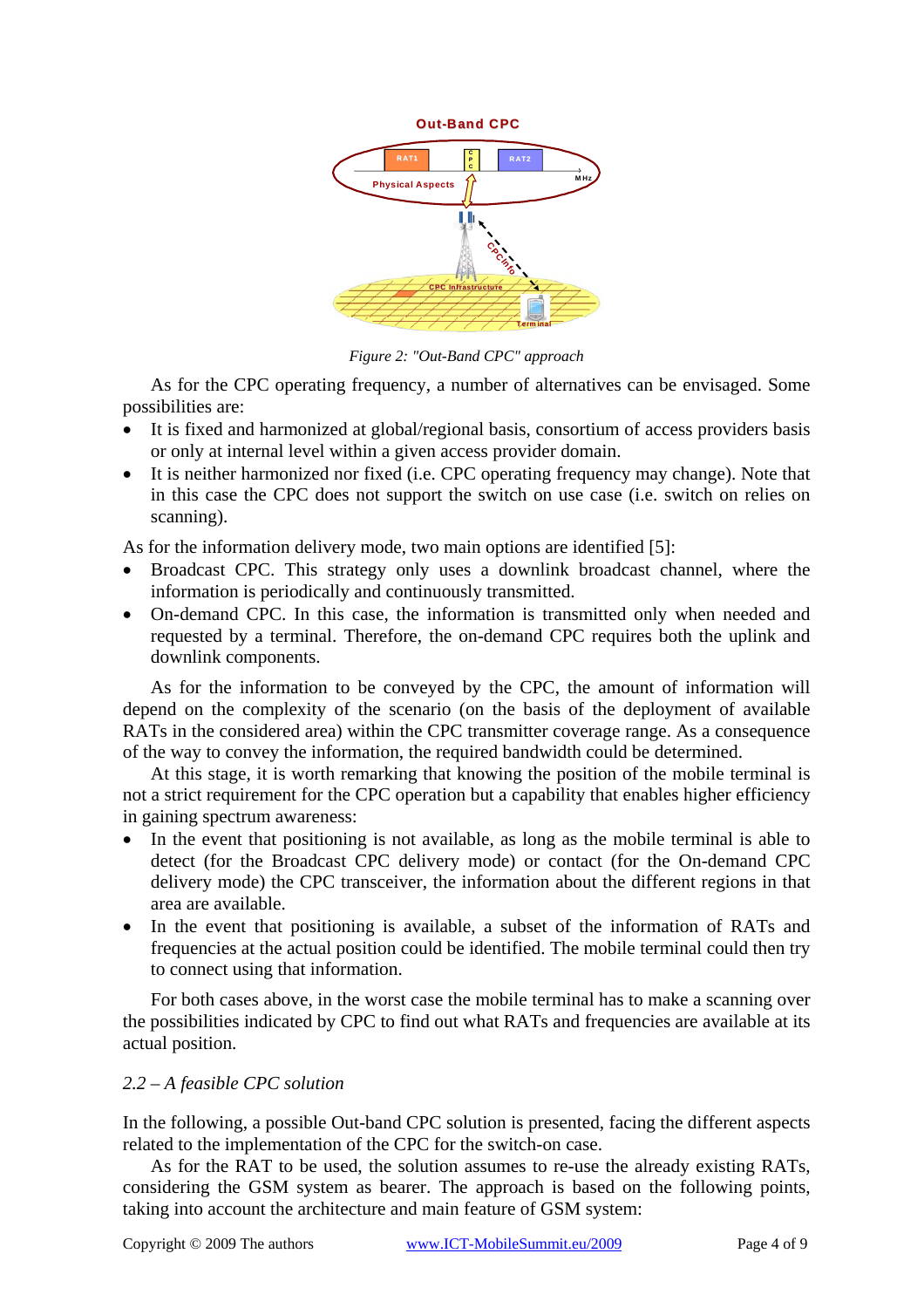- the L1-L2 are entirely GSM-based, thus not requiring any modification
- the CPC messages are RR-layer signalling, conceptually analogous to the System Information messages
- the CPC messages are transmitted over the BCH.

The present solution assumes to dedicate a single GSM carrier frequency to the CPC, possibly located in a band harmonized, and not necessarily inside the band typically assigned to GSM. Therefore, the bandwidth requirement is about 200 kHz plus guard bands. Since the GSM system is TDMA/FDMA based and for each carrier 8 time-slots are available, each one with a minimum bit-rate of 9.6 kbps using the lowest GSM coding (higher bit-rate per time-slot could be available using newer coding schemes, such as (E)GPRS encoding), in theory one GSM carrier could offer a minimum bit-rate of 8x9.6  $kbps = 76.8 kbps.$ 

As for the information delivery mode, the Broadcast CPC approach is considered, requiring only a downlink channel and thus simplifying the solution and the deployment. On this basis, a specific RR-layer signaling message is continuously repeated over the BCH channel, instead of the System Information messages.



The structure of the specific RR-layer CPC message is reported in [Figure 3.](#page-4-0)

<span id="page-4-0"></span>*Figure 3: CPC Broadcast message structure.*

The following fields are considered in the CPC broadcast message structure:

- *Operator information:* operator identifier. This information is repeated for each Operator to be advertised by the CPC.
- *RAT list*: for each operator, provide information on available RATs. This information is repeated for each RAT of *i*-th Operator.
	- o *RAT type*: could be "GSM", "UMTS", "CDMA2000", "WiMAX", "LTE"…
	- o *Coverage extension*: could be GLOBAL (i.e. wherever the CPC is received) or LOCAL (i.e. in an area smaller than CPC coverage)
	- o *Coverage area*: to be provided in case of LOCAL coverage (e.g. reference geographical point).
	- o *Frequency information*: provide the list of frequencies used by the RAT.

#### *2.2.1 – Assessment of proposed CPC solution*

In order to verify if the proposed solution is self-consistent and the required bandwidth is sufficient for the bit-rate needs of the CPC message structure, in the followings a preliminary analytical evaluation is presented. Similar assumptions already considered in the dimensioning exercise of previous CPC broadcast solution have been used [\[5\].](#page-8-0)

The scenario considered in the evaluation is the one defined in [\[5\]](#page-8-0) as the upper bound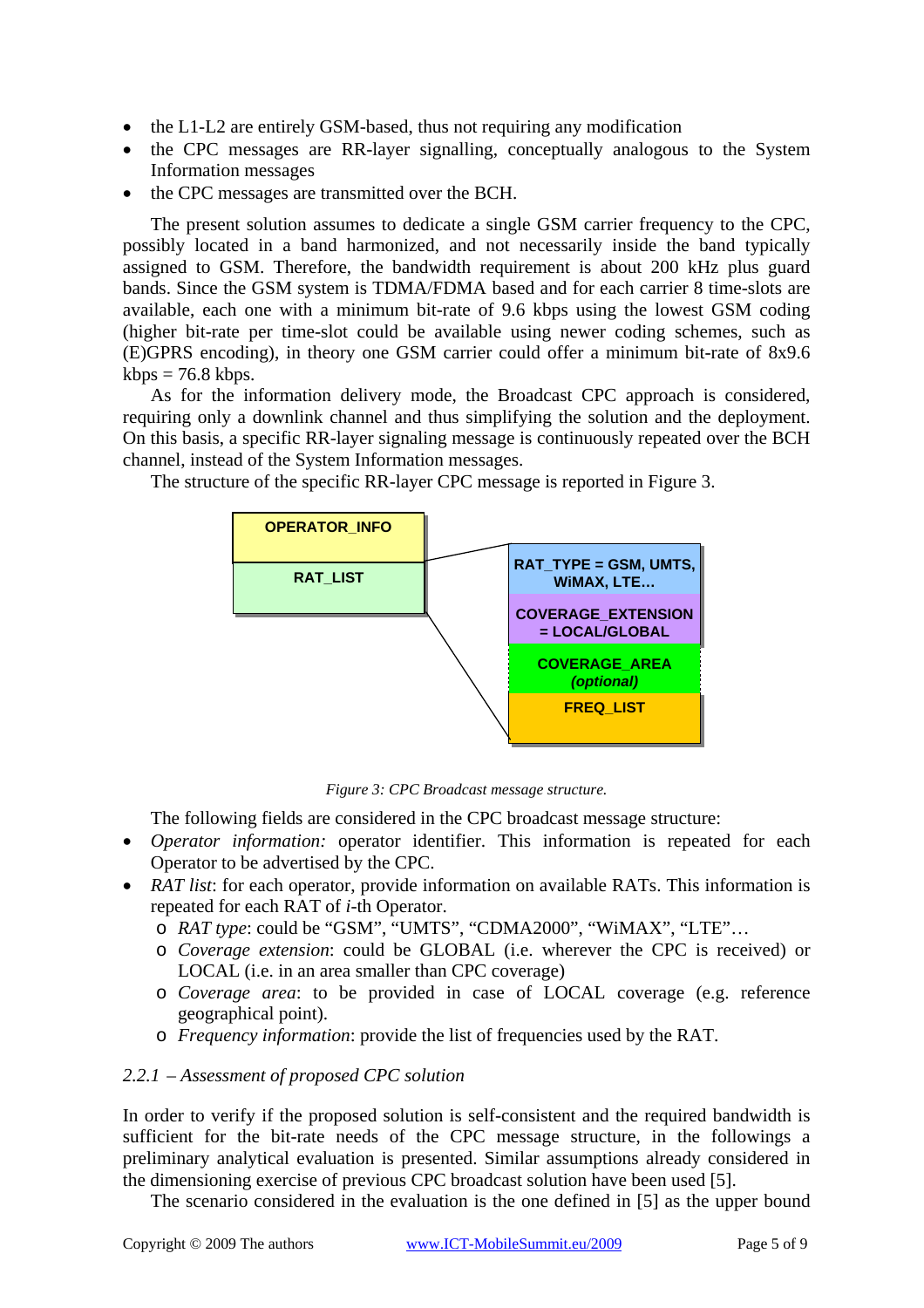for practical deployments, where 5 operators are available, each one with 5 different RATs, each RAT with 10 advertised frequencies:

- $N_{OP} = 5$  (i.e. number of operators)
- $N_{RAT} = 5$  (i.e. number of RATs for each operator)
- $N_{freq} = 10$  (i.e. number of advertised frequencies for each RAT of each operator)

The CPC information to be provided is supposed to be bit-encoded using the same approach of [\[5\]:](#page-8-0)

- Operator information  $B_{OP}$ : 20 bits (corresponding to OPERATOR\_INFO field in Figure [3\)](#page-4-0)
- RAT information  $B_{RAT}$ : 4 bits (corresponding to RAT\_TYPE field in [Figure 3\)](#page-4-0)
- Coverage extension  $B_{COV}$ : 1 bit, 0 = GLOBAL and 1 = LOCAL (corresponding to COVERAGE\_EXTENSION field in [Figure 3\)](#page-4-0)
- Geographical coordinates *BGEO*: 41 bits (corresponding to CENTER\_LAT and CENTER\_LONG fields in [Figure 3\)](#page-4-0)
- Coverage area *Bradius*: 12 bits
- Frequency information  $B_{\text{freq}}$ : 16 bits (corresponding to each item of FREQ\_LIST field in [Figure 3\)](#page-4-0)

Additional assumptions compared to [\[5\]](#page-8-0) have been also considered:

- CPC infrastructure is based on a cellular approach: in principle, in each cell a different CPC content is broadcast
- Preliminary evaluations are on a per-cell basis
- Coverage extensions of each RAT are supposed to be LOCAL (i.e. no GLOBAL coverage)
- Each RAT of each Operator is supposed to be available only in one local area in the reception area of the broadcast CPC message

On this basis, the number of required bits to be transmitted by the CPC for each cell are:

 $B_{\text{TOT}} = N_{\text{OP}} \cdot (B_{\text{OP}} + (N_{\text{RAT}} \cdot (B_{\text{RAT}} + B_{\text{COV}} + B_{\text{GEO}} + B_{\text{radius}} + (N_{\text{FREO}} \cdot B_{\text{freq}})))$ 

In the considered example:

$$
B_{TOT} = 5 \cdot (20 + (5 \cdot (4 + 1 + 41 + 12 + (10 \cdot 16)))) = 5550 bits
$$

Assuming that each user should be able to gain knowledge of broadcast information in maximum  $T_{Delay} = 0.5$  seconds, the net bit-rate that should be available to the CPC is:

$$
R_b = \frac{B_{TOT}}{T_{Delay}} = \frac{5550}{0.5} = 11.1 \text{ kbps}
$$

As a conclusion, the assessment performed on the proposed approach for CPC broadcast message operations resulted in a relatively low bit-rate requirements in the considered scenario. In particular, with the proposed approach the required bit-rate is very low compared to the results obtained for previous CPC broadcast approaches [\[5\]](#page-8-0) and it can fit well with the assumption of using GSM as bearer. The reason for this lower bit rate requirement in the solution proposed here with respect to [\[5\]](#page-8-0) relays on the way how the information signalled by CPC is transmitted. In particular, while in [\[5\]](#page-8-0) the scenario is divided into homogeneous areas (denoted as *meshes*) and for each mesh the combination of RATs and frequencies available is explicitly transmitted, in the proposal here it is not needed to consider the meshes. Instead, the information transmitted includes the coverage extension of each RAT, which allows the terminal to determine whether it is in the coverage area of a given RAT or not.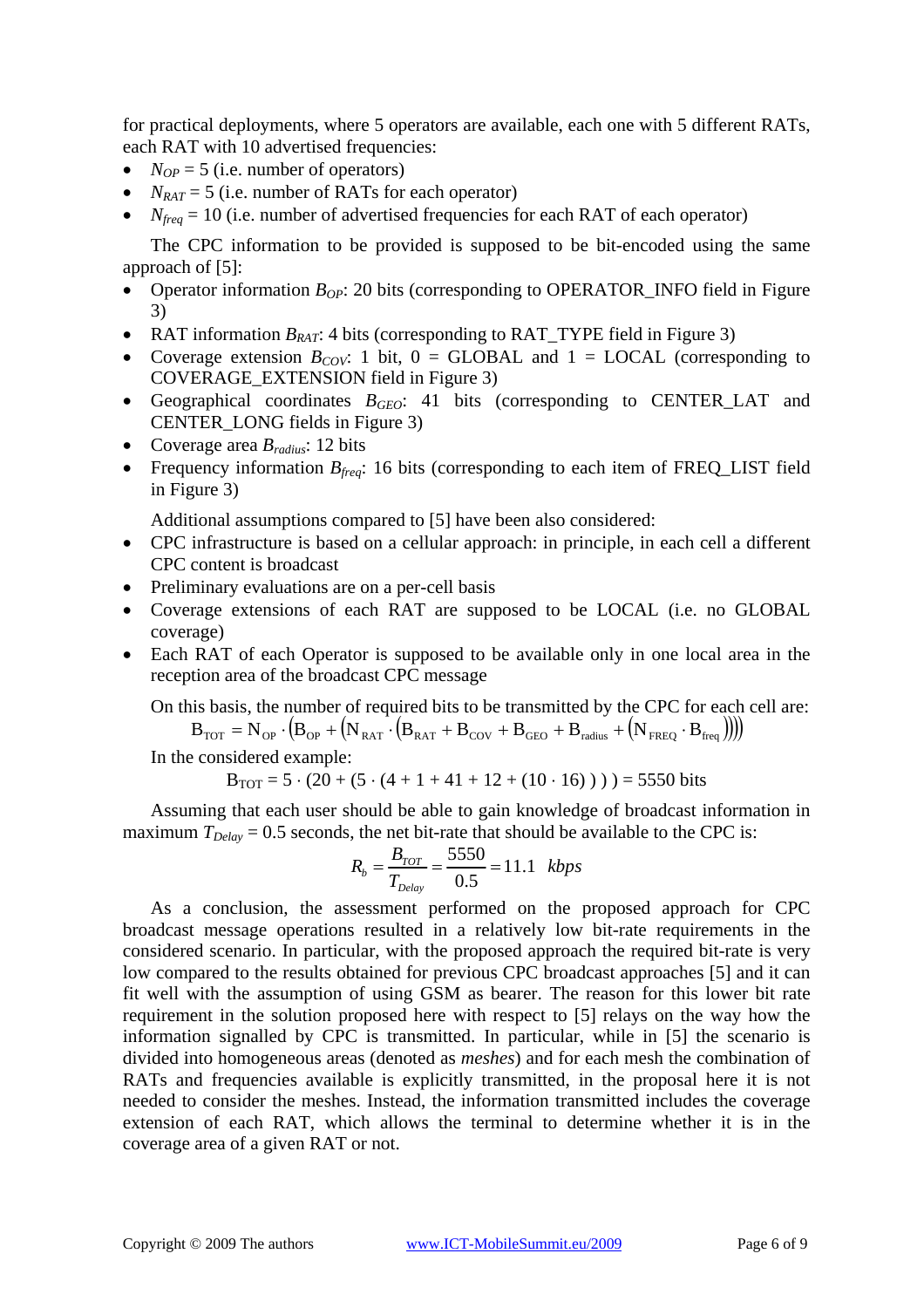# <span id="page-6-0"></span>**3. CPC as enabler for decentralised resource selection optimization**

As described in the previous section, in both a qualitative and quantitative way, the CPC can efficiently play the role of assisting the switch-on process at the mobile terminal. In addition, after switching on and while the mobile terminal is in an operational state, the CPC could also be used to provide an optimized, decentralized radio resource management operation. This section aims at providing such a vision of the CPC.

Traditionally, radio resource management has been mainly centralized, based on the fact that a central network node has a more complete picture of the radio access status than a particular node, so that decisions can be made with more inputs. Nevertheless, newly appeared factors like the introduction of novel services, frequently changing environment subject to users' traffic or mobility fluctuations, and also space-time varying spectrum and carrier usage render operators' legacy radio resource management functionality not always able to ensure best offered connectivity and service provision. In such situations, the use of a centralized manager would impose large communication signalling overhead due to fast context changes. On the contrary, the complexity can be relaxed by moving part of the radio resource management functionality into more decentralized solutions. CPC appears as an appealing possible future solution for enabling such a network-assisted decentralized radio resource management.

As for the RAT used for CPC in case of radio resource management operations, the "Inband CPC" approach seems to be the most convenient (see [Figure 4\)](#page-6-1), conveying CPC information using logical channels of the same radio access technologies that are used for the user data transmission, and allowing to bear information to both uplink and downlink.

<span id="page-6-1"></span>

*Figure 4 : "In-Band CPC" approach* 

Indeed, in this case, two mainstream categories are identified for both reverse and forward links, namely: *context information* and *policies*.

- *Context information*: Context information can have either the network or the mobile terminal as its source. In the former case, the mobile terminal collects from its network context information such as radio resource optimization objectives, network radio capabilities, network measurements etc. In the latter case, the mobile terminal may send context information to the network like device capabilities, user preferences, required applications and QoS levels, locally conducted measurements, geo-location information etc. Furthermore, in this case an instance of the CPC must be also present in the uplink.
- *Policies*: An efficient way for an operator to allow a decentralized type of radio resource management, while keeping at the same time the control of its network's mobile terminals could be consisting in mobilizing policies. Policies are derived in the network<sup>1</sup> side and sent to the terminal via CPC to serve as directives that must be taken into account during each individual terminal's radio resource usage optimization process. In order not to confuse this type of policies with other types like high level

 $\overline{a}$ 

<span id="page-6-2"></span> $1$  More precisely, by the special management software within the network side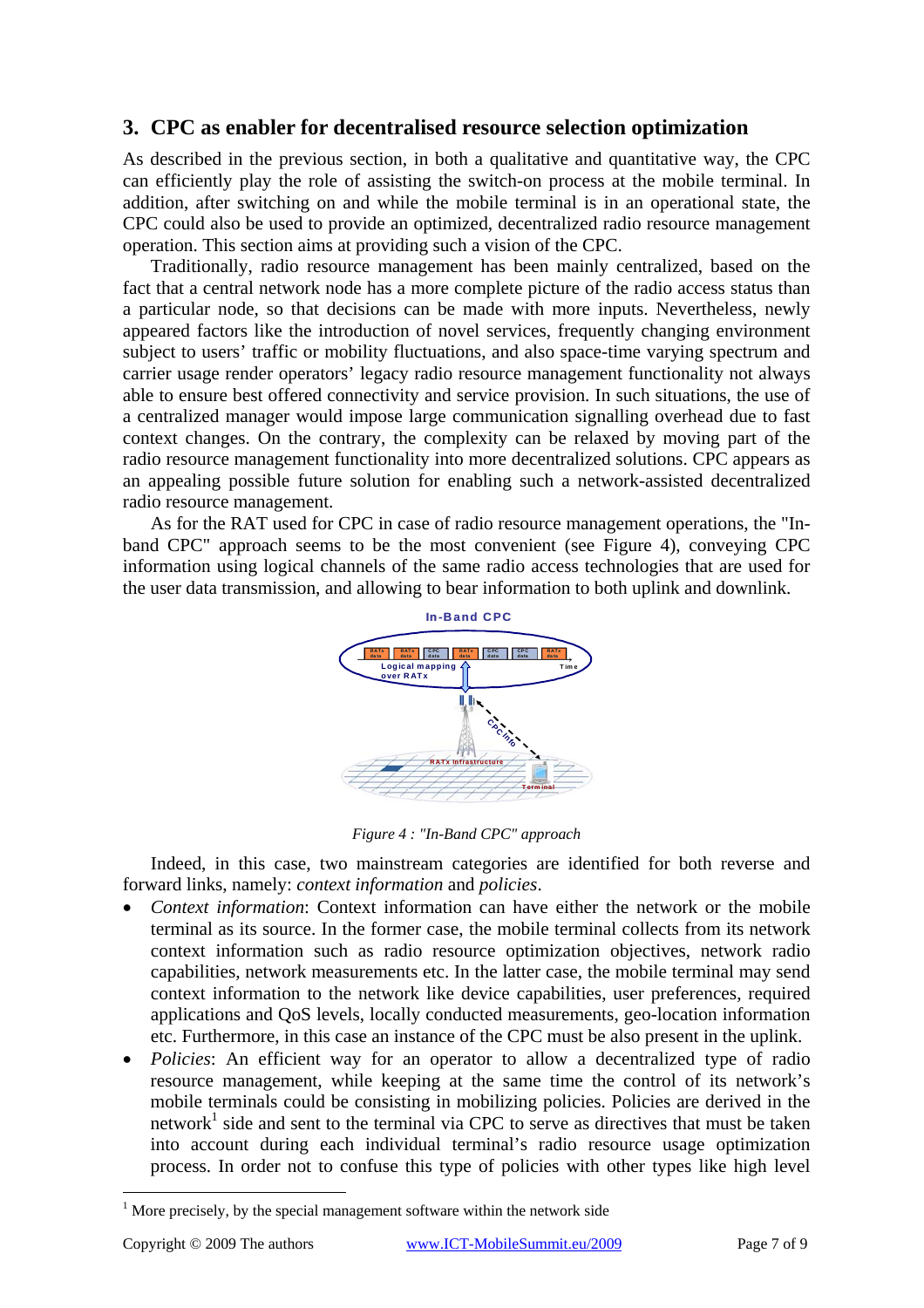rules pertinent to operators and/or spectrum regulator general goals and policies, it is referred to as Radio Resource Section policies (RRS policies)

The terminal<sup>2</sup>, driven by those RRS policies together with network context information and other types of policies as stated above, as well as profile information being kept in the terminal and corresponding to terminal capabilities and user preferences, can implement the action(s) of the optimization of its operation e.g. for the (re-)configuration of its operating parameters like RAT, frequency, modulation type etc.

Such a type of decentralized radio resource management and optimization is a really challenging and complex problem. While solutions based on proprietary protocols might temporarily solve the problem, this could be done for a small set of terminals and also would complicate the tasks of learning and using different management systems and management protocols for each different terminal type. Therefore, the need for a common, standardized interface appears to be of high significance for getting over those hindrances. CPC could play a pivotal role of this interface. It should also be noted that such approaches that use either policy based efficient, decentralized management or radio enablers similar to CPC, or both, have been under study by working groups within major standardization bodies such as IEEE [\[6\].](#page-8-2)

## **4. Conclusions**

This paper has presented the development of the CPC concept for heterogeneous wireless network scenarios with flexible spectrum capabilities. In this context, CPC can address two different and complementary missions. Firstly, as an enabler of the switch-on process that allows the mobile terminal to get in touch with the network side. In this respect, this paper has detailed a feasible CPC solution based on a broadcast approach, obtaining that the required bit-rate is very low (11 kbps in the considered example) and can fit well with the assumption of using e.g. GSM as bearer. Secondly, CPC can act as an enabler of an efficient decentralized management along the on-going communication phase. In this respect, this paper has presented the categorisation of the information that could be transmitted. Future research on CPC requires the analysis of the different alternatives mentioned in various scenarios with respect to the CPC operating frequency, CPC deployment, CPC delivery, etc. Similarly, for the on-going phase future research involves the development of the appropriate decentralised RRM strategies.

## **Acknowledgements**

This work was performed in project  $E<sup>3</sup>$  which has received research funding from the Community's Seventh Framework program. This paper reflects only the authors' views and the Community is not liable for any use that may be made of the information contained therein. The contributions of colleagues from  $E<sup>3</sup>$  consortium are hereby acknowledged.

## **References**

- <span id="page-7-0"></span>[1] M. Buddhikot, P. Kolodzy, S. Miller, K. Ryan, J. Evans " DIMSUMNet: New Directions in Wireless Networking Using Coordinated Dynamic Spectrum Access", IEEE Int. Symp, on a World of Wireless, Mobile and Multimedia Networks (IEEE WoWMoM), Taormina/Giardini Naxos, Italy, June, 2005.
- <span id="page-7-1"></span>[2] D. Raychaudhuri, X. Jing "A Spectrum Etiquette Protocol for Efficient Coordination of Radio Devices in Unlicensed Bands", 14th IEEE 2003 International Symposium on Persona1,lndoor and Mobile Radio Communication Proceedings (PIMRC), Beijing, September, 2003.
- <span id="page-7-2"></span>[3] P. Houzé, S. Ben Jemaa, P. Cordier "Common Pilot Channel for Network Selection", IEEE VTC in Spring Conference, Melbourne, May, 2006.
- <span id="page-7-3"></span>[4] P. Cordier et al., "E2R Cognitive Pilot Channel concept", IST Summit, Mykonos, June, 2006.

<span id="page-7-4"></span> $\frac{1}{2}$  $2$  More precisely, the special management software within the terminal